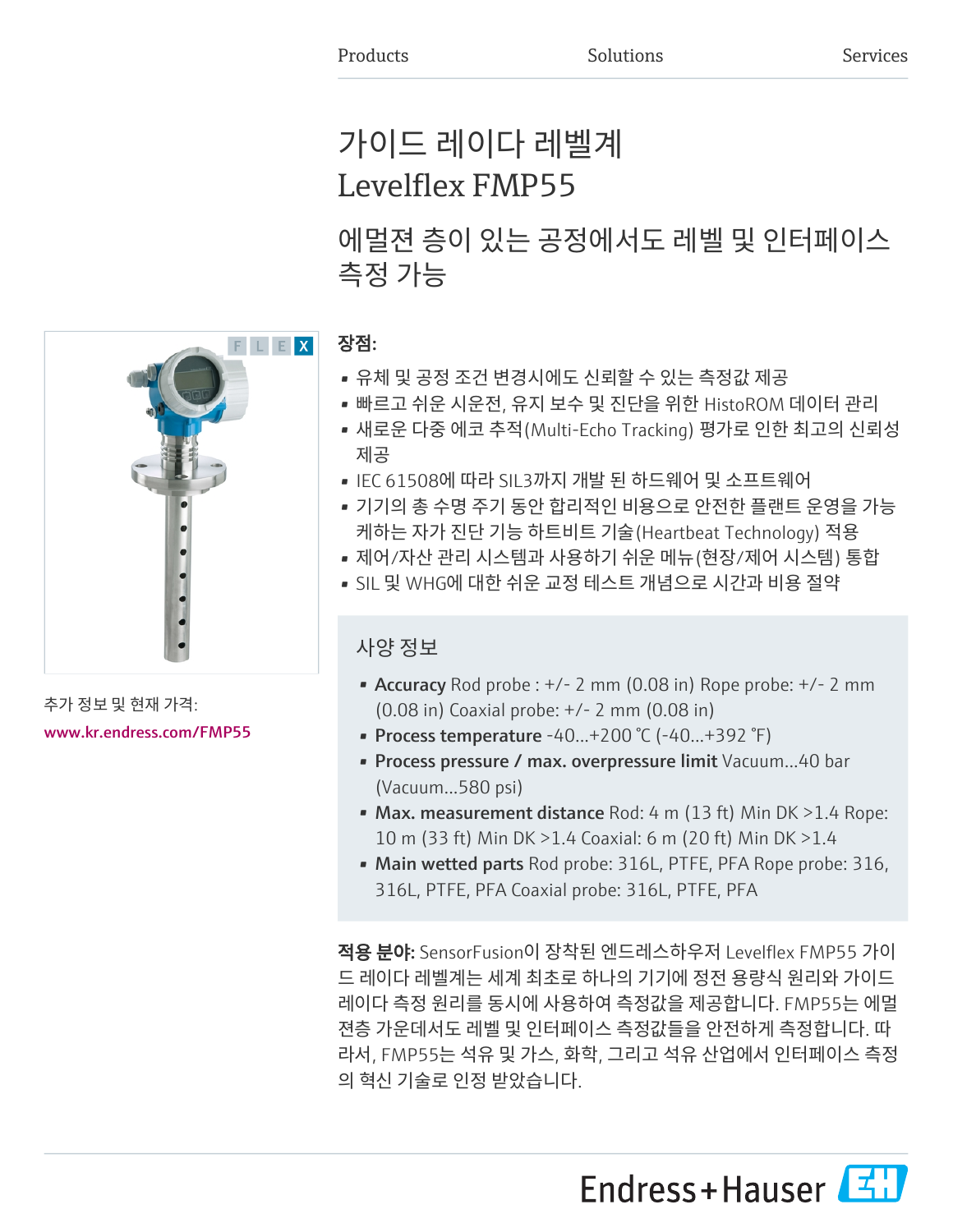## 특징 및 사양

Continuous / Liquids 측정 원리

Guided radar

### Characteristic / Application

Premium device Multiparameter (capacitance and guided radar) Rod probe, Rope probe, Coaxial probe Integrated data memory, Factory precalibrated, Reliable measuring: for interface with emulsion, in case of moved surface + foam, for changing medias.

#### Interface measurement

Interfaces liquid / liquid also with emulsion layers; Simultaneous measurement of interface and overall level

#### Specialities

Heartbeat Technology, Bluetooth® commissioning, Operation and maintenance SmartBlue App, HistoROM, RFID TAG for easy identification

#### Supply / Communication

2-wire (HART / PROFIBUS PA/ FOUNDATION Fieldbus) 4-wire (HART) Bluetooth® wireless technology and App (optional)

#### **Accuracy**

Rod probe : +/- 2 mm (0.08 in) Rope probe: +/- 2 mm (0.08 in) Coaxial probe: +/- 2 mm (0.08 in)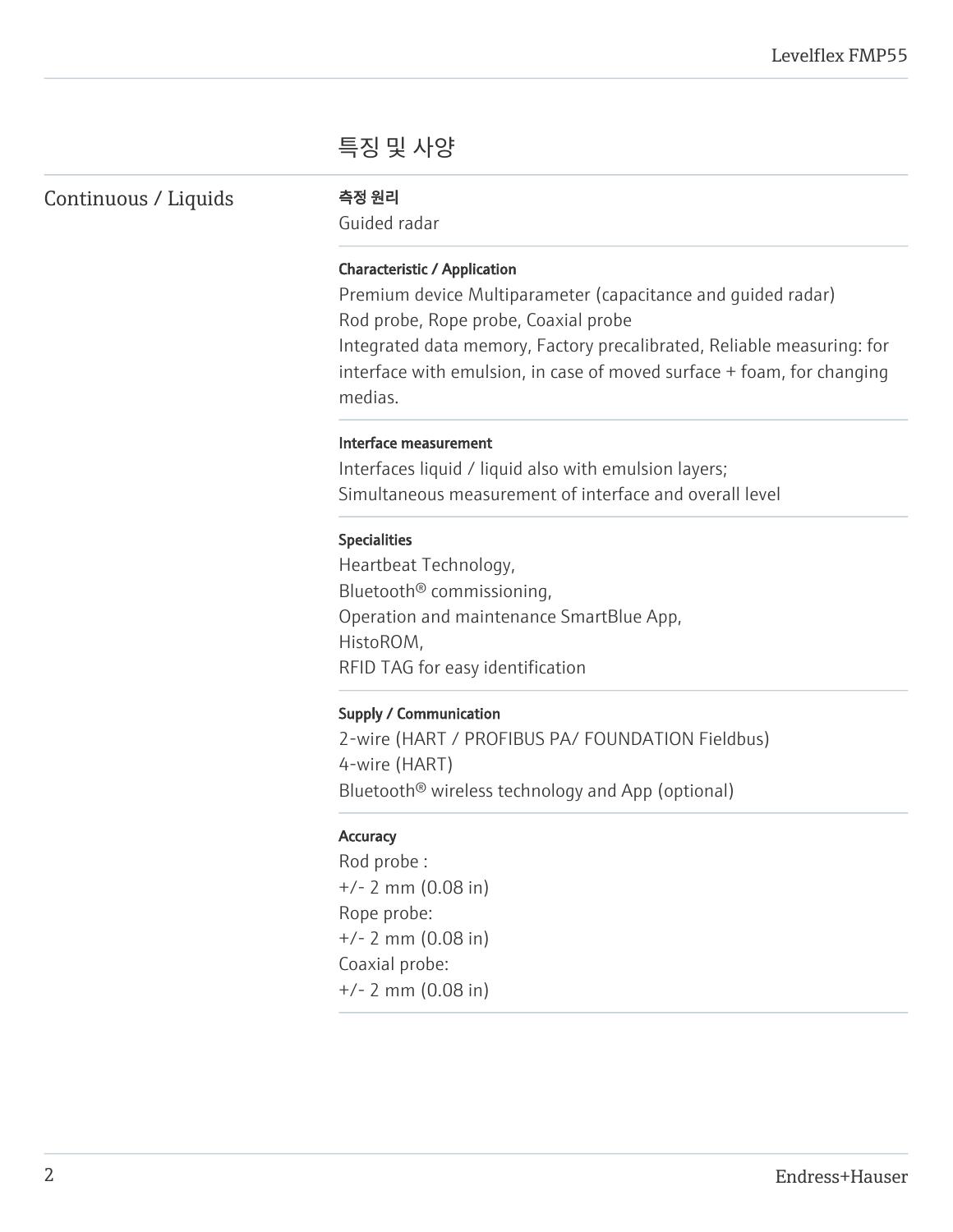## Continuous / Liquids

#### Ambient temperature

-40...+80 °C  $(-40...+176$ °F)

#### Process temperature

 $-40...+200$  °C (-40...+392 °F)

#### Process pressure / max. overpressure limit

Vacuum...40 bar (Vacuum...580 psi)

#### Main wetted parts

Rod probe: 316L, PTFE, PFA Rope probe: 316, 316L, PTFE, PFA Coaxial probe: 316L, PTFE, PFA

#### Process connection

Flange: ASME 1 1/2"...6", DN50...DN150, JIS 10K

#### Sensor length

Rod probe: 4 m (13 ft) Rope probe: 10 m (33 ft) Coaxial probe: 6 m (20 ft)

#### Max. measurement distance

Rod: 4 m (13 ft) Min DK >1.4 Rope: 10 m (33 ft) Min DK >1.4 Coaxial: 6 m (20 ft) Min DK >1.4